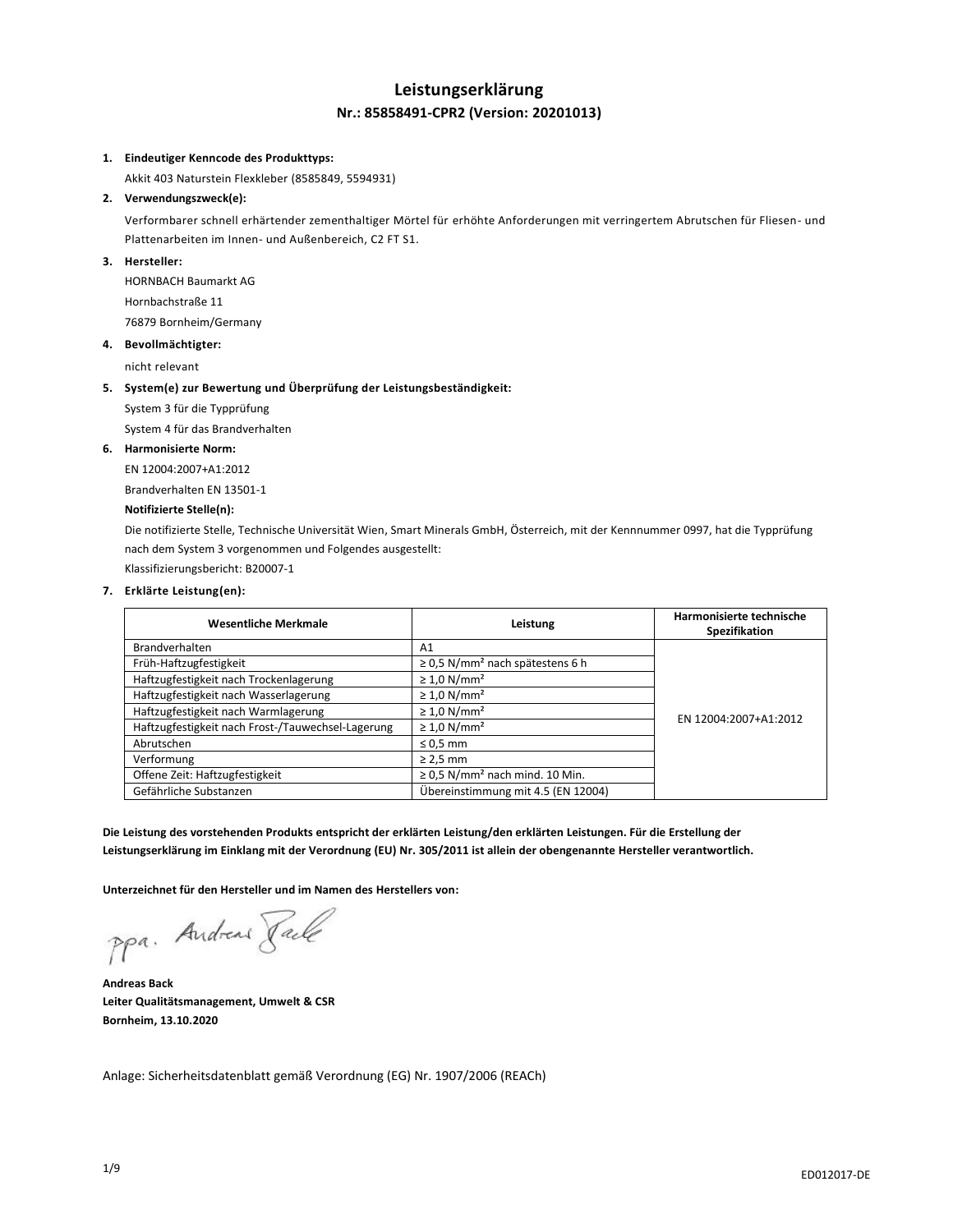# **Declaration of Performance No 85858491-CPR2 (Version: 20201013)**

#### **1. Unique identification code of the product-type:**

Akkit 403 Flexible adhesive for natural stone (8585849, 5594931)

**2. Intended use/es:**

High-performance, deformable, fast setting cementitious adhesive with reduced slipping, for ceramic tiles and stone material in indoor and outdoor areas, C2 FT S1.

# **3. Manufacturer:**

HORNBACH Baumarkt AG Hornbachstraße 11 76879 Bornheim/Germany

#### **4. Authorised representative:**

not relevant

#### **5. System/s of AVCP:**

System 3 for the type test

System 4 for reaction to fire

#### **6. Harmonised standard:**

EN 12004:2007+A1:2012

Reaction to fire EN 13501-1

# **Notified body/ies:**

The notified body, Technical University of Vienna, Smart Minerals GmbH, carrying identification number 0997, has performed the type test following system 3 and issued the following:

classification report: B20007-1

# **7. Declared performance/s:**

| <b>Essential characteristics</b>                            | Performance                                         | Harmonised technical specification |
|-------------------------------------------------------------|-----------------------------------------------------|------------------------------------|
| Reaction to fire                                            | A <sub>1</sub>                                      |                                    |
| Early tensile adhesion strength                             | $\geq$ 0.5 N/mm <sup>2</sup> after no more than 6 h |                                    |
| Tensile adhesion strength after dry storage                 | $\geq 1.0$ N/mm <sup>2</sup>                        |                                    |
| Tensile adhesion strength after water storage               | $\geq 1.0$ N/mm <sup>2</sup>                        |                                    |
| Tensile adhesion strength after warm storage                | $\geq 1.0$ N/mm <sup>2</sup>                        | EN 12004:2007+A1:2012              |
| Tensile adhesion strength after frost / thaw storage cycles | $\geq 1.0$ N/mm <sup>2</sup>                        |                                    |
| Slipping                                                    | $\leq 0.5$ mm                                       |                                    |
| Deformation                                                 | $\geq$ 2.5 mm                                       |                                    |
| Open time: Tensile adhesion strength                        | $\geq$ 0.5 N/mm <sup>2</sup> after at least 10 min  |                                    |
| Harmful substances                                          | Conformity with 4.5 (EN 12004)                      |                                    |

**The performance of the product identified above is in conformity with the set of declared performance/s. This declaration of performance is issued, in accordance with Regulation (EU) No 305/2011, under the sole responsibility of the manufacturer identified above.**

**Signed for and on behalf of the manufacturer by:**

ppa. Andreas Paule

**Andreas Back Head of Quality Assurance, Environmental Issues & CSR At Bornheim on 13.10.2020**

Appendix: Material safety data sheet according to regulation (EG) no. 1907/2006 (REACh)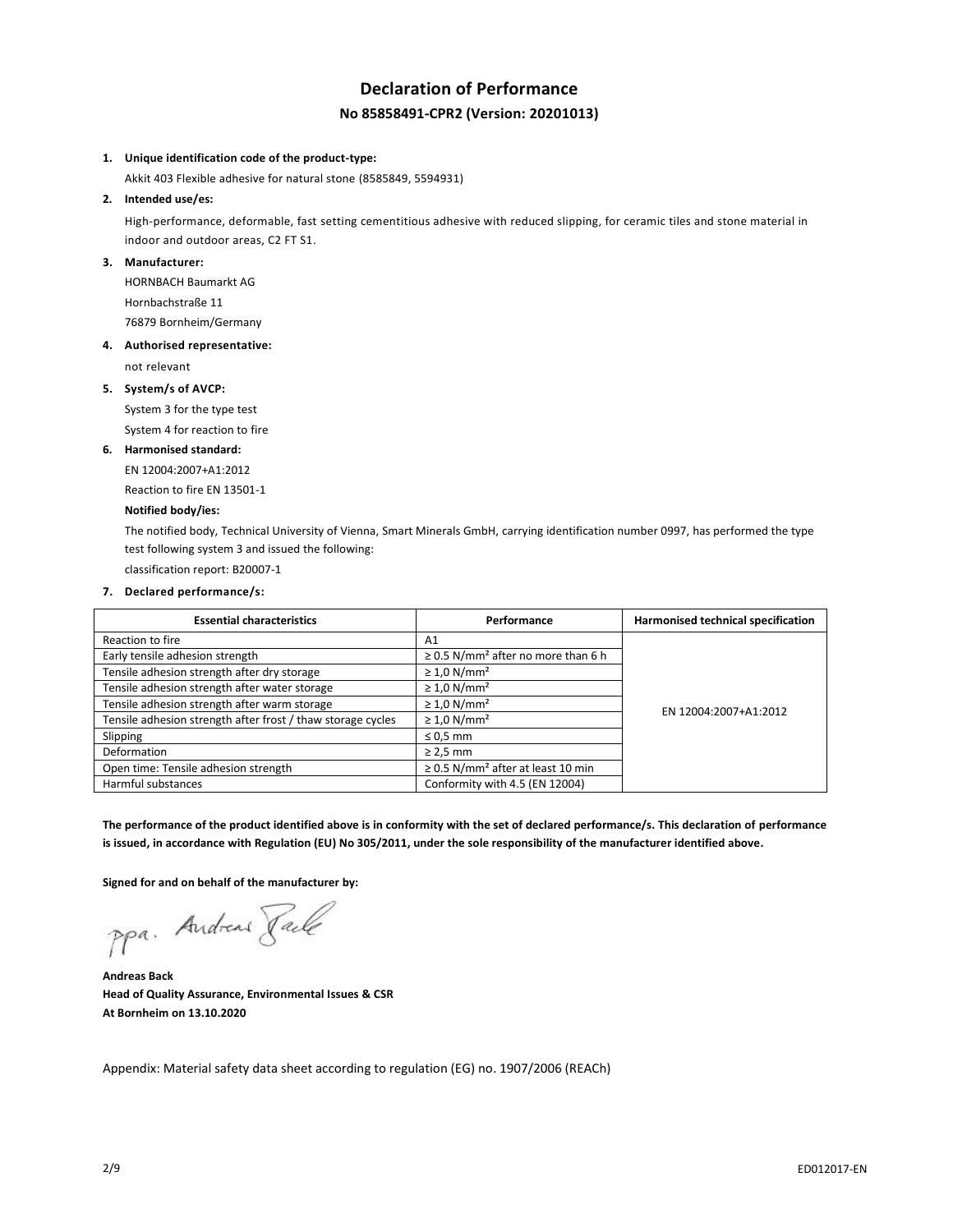# **Déclaration des Performances N <sup>o</sup> 85858491-CPR2 (Version 20201013)**

## **1. Code d'identification unique du produit type :**

Akkit 403 Colle flexible pierre naturelle (8585849, 5594931)

# **2. Usage(s) prévu(s) :**

Mortier malléable à base de ciment, à prise rapide, pour exigences supérieures avec glissement réduit pour la pose de carrela ges et de dalles à l'extérieur et l'intérieur, C2 FT S1.

# **3. Fabricant :**

HORNBACH Baumarkt AG Hornbachstraße 11 76879 Bornheim/Germany

#### **4. Mandataire :**

non pertinent

#### **5. Système(s) d'évaluation et de vérification de la constance des performances :**

Système 3 pour le contrôle de type

Système 4 pour le comportement au feu

# **6. Norme harmonisée :**

EN 12004:2007+A1:2012

Comportement au feu EN 13501-1

# **Organisme(s) notifié(s) :**

L'institut agréé, Technische Universität Wien (Ecole polytechnique de Vienne), Smart Minerals GmbH, portant le numéro d'identification 0997, a effectué le contrôle de type selon le système 3 et a établi ce qui suit :

rapport de classification : B20007-1

#### **7. Performance(s) déclarées :**

| Caractéristiques essentielles                                               | Performance                                    | Spécifications techniques<br>harmonisées |
|-----------------------------------------------------------------------------|------------------------------------------------|------------------------------------------|
| Comportement au feu                                                         | A <sub>1</sub>                                 |                                          |
| Résistance à l'arrachement précoce                                          | $\geq$ 0,5 N/mm <sup>2</sup> au bout de 6 h au |                                          |
|                                                                             | plus tard                                      |                                          |
| Résistance à l'arrachement après stockage au sec                            | $\geq 1.0$ N/mm <sup>2</sup>                   |                                          |
| Résistance à l'arrachement après stockage en milieu humide                  | $\geq 1.0$ N/mm <sup>2</sup>                   |                                          |
| Résistance à l'arrachement après stockage en milieu chaud                   | $\geq 1.0$ N/mm <sup>2</sup>                   | EN 12004:2007+A1:2012                    |
| Résistance à l'arrachement après stockage exposé aux cycles de gel et dégel | $\geq 1.0$ N/mm <sup>2</sup>                   |                                          |
| Glissement                                                                  | $\leq 0.5$ mm                                  |                                          |
| Déformation                                                                 | $\geq$ 2,5 mm                                  |                                          |
|                                                                             | $\geq$ 0,5 N/mm <sup>2</sup> au bout de        |                                          |
| Temps ouvert : Résistance à l'arrachement                                   | 10 minutes minimum                             |                                          |
| Substances dangereuses                                                      | Conforme à 4.5 (EN 12004)                      |                                          |

**Les performances du produit identifié ci-dessus sont conformes aux performances déclarées. Conformément au règlement (UE) n <sup>o</sup> 305/2011, la présente déclaration des performances est établie sous la seule responsabilité du fabricant mentionné ci-dessus.**

**Signé pour le fabricant et en son nom par :**

ppa. Andreas Paule

**Andreas Back Directeur Management de la qualité & CSR À Bornheim, le 13.10.2020**

Annexe : Fiche technique de sécurité conformément au Règlement (UE) n° 1907/2006 (REACh)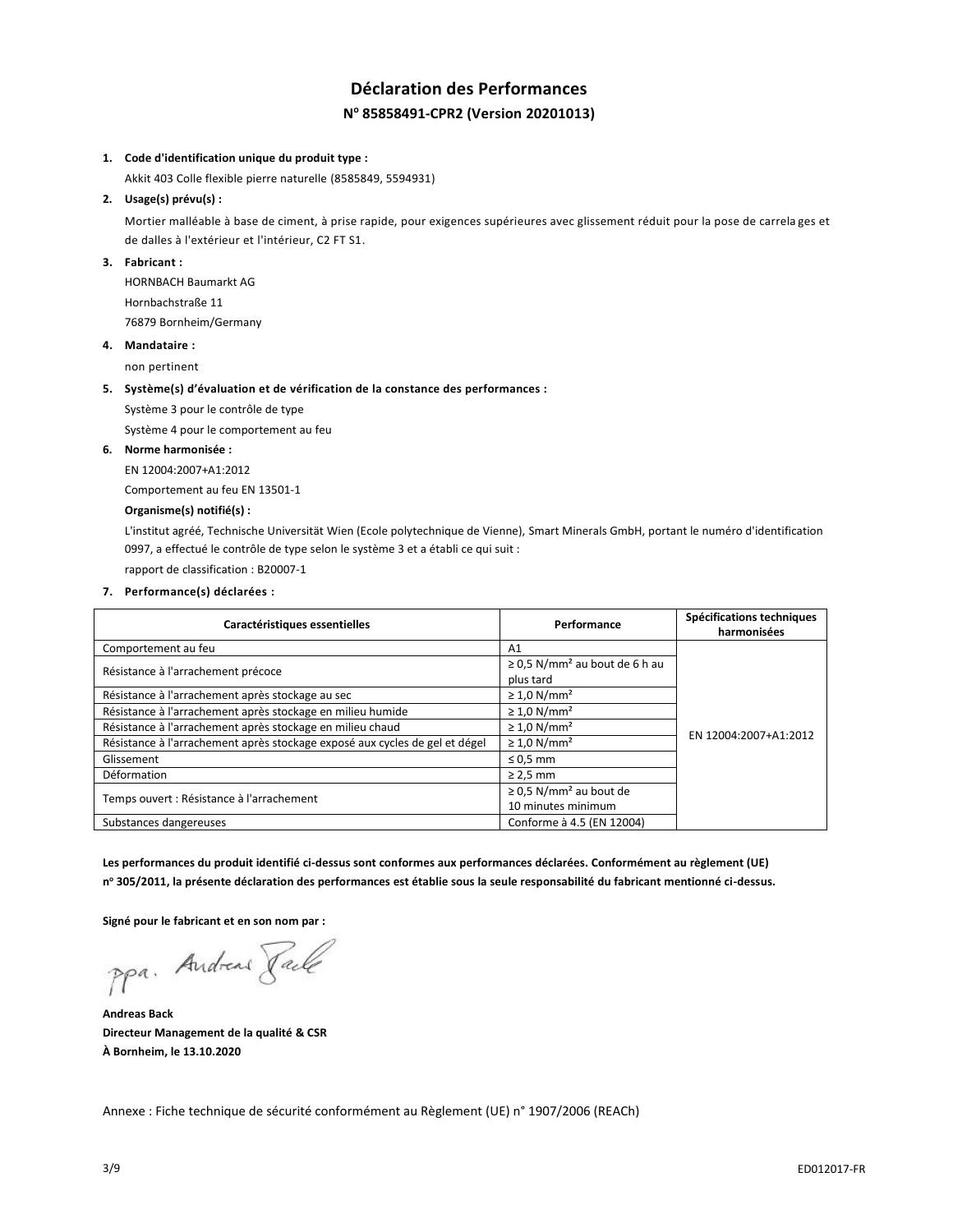# **Dichiarazione di Prestazione N. 85858491-CPR2 (Versione 20201013)**

#### **1. Codice di identificazione unico del prodotto-tipo:**

Akkit 403 Adesivo Flex pietra naturale (8585849, 5594931)

# **2. Usi previsti:**

Malta a base di cemento deformabile e a indurimento rapido per esigenze elevate con ridotto scivolamento per lavorazione con piastrelle e mattonelle in ambienti interno ed esterno, C2 FT S1.

# **3. Fabbricante:**

HORNBACH Baumarkt AG Hornbachstraße 11 76879 Bornheim/Germany

#### **4. Mandatario:**

non rilevante

#### **5. Sistemi di VVCP:**

Sistema 3 per la prova di tipo

Sistema 4 per il comportamento antincendio

#### **6. Norma armonizzata:**

EN 12004:2007+A1:2012

Reazione al fuoco EN 13501-1

# **Organismi notificati:**

L'ente di notifica, l'università tecnica di Vienna, Smart Minerals GmbH, con il codice identificativo 0997 ha realizzato la prova di tipo secondo il sistema 3 e il seguente:

rapporto di classificazione: B20007-1

# **7. Prestazioni dichiarate:**

| Caratteristiche essenziali                              | Prestazioni                                      | Specifiche tecniche armonizzate |
|---------------------------------------------------------|--------------------------------------------------|---------------------------------|
| Reazione al fuoco                                       | A1                                               |                                 |
| Resistenza alla trazione adesiva precoce                | $\geq$ 0,5 N/mm <sup>2</sup> dopo max. 6 h       |                                 |
| Resistenza alla trazione adesiva dopo deposito secco    | $\geq 1.0$ N/mm <sup>2</sup>                     |                                 |
| Resistenza alla trazione adesiva dopo imbibizione       | $\geq 1.0$ N/mm <sup>2</sup>                     |                                 |
| Resistenza alla trazione adesiva dopo cottura           | $\geq 1.0$ N/mm <sup>2</sup>                     |                                 |
| Resistenza alla trazione adesiva dopo conservazione con | $\geq 1.0$ N/mm <sup>2</sup>                     | EN 12004:2007+A1:2012           |
| alternanza di gelo e disgelo                            |                                                  |                                 |
| Scivolamento                                            | $\leq 0.5$ mm                                    |                                 |
| Deformazione                                            | $\geq$ 2,5 mm                                    |                                 |
| Tempo d'apertura: resistenza alla trazione adesiva      | $\geq$ 0.5 N/mm <sup>2</sup> dopo almeno 10 min. |                                 |
| Sostanze pericolose                                     | Accordo con 4.5 (EN 12004)                       |                                 |

**La prestazione del prodotto sopra identificato è conforme all'insieme delle prestazioni dichiarate. La presente dichiarazione di responsabilità viene emessa, in conformità al regolamento (UE) n. 305/2011, sotto la sola responsabilità del fabbricante sopra identificato.**

**Firmato a nome e per conto del fabbricante da:**

ppa. Andreas Paule

**Andreas Back Responsabile Qualità & CSR In Bornheim addì 13.10.2020**

Allegato: Scheda di dati in materia di sicurezza conformemente al regolamento (CE) n. 1907/2006 (REACh)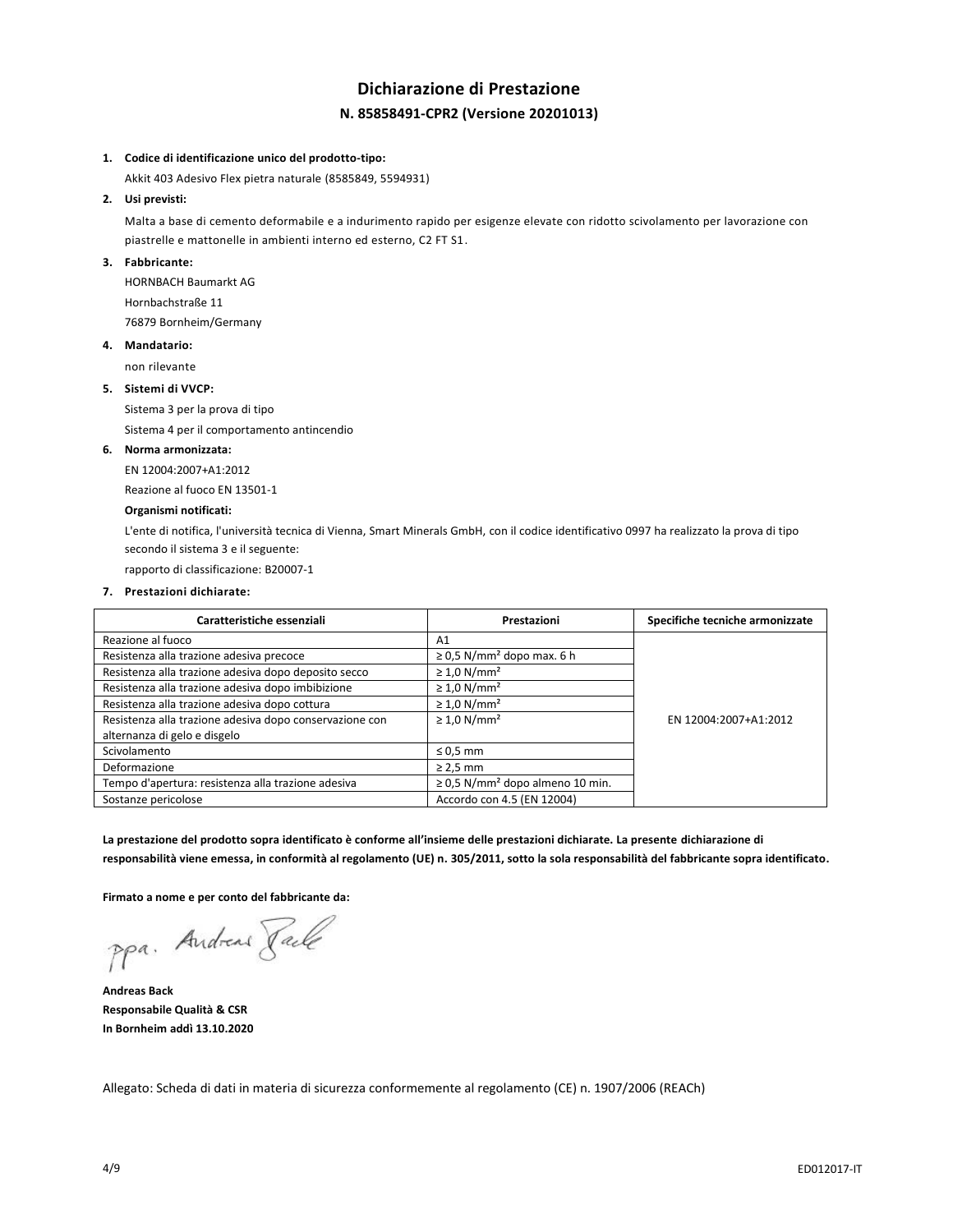# **Prestatieverklaring Nr. 85858491-CPR2 (Versie 20201013)**

# **1. Unieke identificatiecode van het producttype:**

Akkit 403 Flexibele tegelijm voor natuursteen (8585849, 5594931)

# **2. Beoogd(e) gebruik(en):**

Vervormbare, snel uithardende cementhoudende mortel voor verhoogde eisen met verminderde uitzakking, voor het verlijmen van tegels en platen binnen- en buitenshuis, C2 FT S1.

# **3. Fabrikant:**

HORNBACH Baumarkt AG Hornbachstraße 11 76879 Bornheim/Germany

# **4. Gemachtigde:**

niet relevant

#### **5. Het system of de systemen voor de beoordeling en verificatie van de prestatiebestendigheid:**

Systeem 3 voor de typetest

Systeem 4 voor het brandgedrag

#### **6. Geharmoniseerde norm:**

EN 12004:2007+A1:2012

Brandgedrag EN 13501-1

# **Aangemelde instantie(s):**

De aangemelde instantie, de Technische Universität Wien, Smart Minerals GmbH, met het identificatienummer 0997 heeft de typetest volgens het systeem 3 uitgevoerd en het volgende verstrekt:

classificatie rapport: B20007-1

#### **7. Aangegeven prestatie(s):**

| Essentiële kenmerken                                | Vermogen                                        | Geharmoniseerde<br>technische specificatie |
|-----------------------------------------------------|-------------------------------------------------|--------------------------------------------|
| Brandgedrag                                         | A1                                              |                                            |
| Vroege hechttreksterkte                             | $\geq$ 0.5 N/mm <sup>2</sup> uiterlijk na 6 uur |                                            |
| Hechttreksterkte na droge opslag                    | $\geq 1.0$ N/mm <sup>2</sup>                    |                                            |
| Hechttreksterkte na natte opslag                    | $\geq 1.0$ N/mm <sup>2</sup>                    |                                            |
| Hechttreksterkte na warme opslag                    | $\geq 1.0$ N/mm <sup>2</sup>                    |                                            |
| Hechttreksterkte na opslag bij vorst-/dooiwisseling | $\geq 1.0$ N/mm <sup>2</sup>                    | EN 12004:2007+A1:2012                      |
| Wegglijden                                          | $\leq 0.5$ mm                                   |                                            |
| Vervorming                                          | $\geq$ 2,5 mm                                   |                                            |
| Open tijd: Hechttreksterkte                         | $\geq$ 0.5 N/mm <sup>2</sup> na minstens 10 min |                                            |
| Gevaarlijke substanties                             | In overeenstemming met 4.5<br>(EN 12004)        |                                            |

**De prestaties van het hierboven omschreven product zijn conform de aangegeven prestaties. Deze prestatieverklaring wordt in overeenstemming met Verordening (EU) nr. 305/2011 onder de exclusieve verantwoordelijkheid van de hierboven vermelde fabrikant verstrekt.**

**Ondertekend voor en namens de fabrikant door:**

ppa. Andreas Jack

**Andreas Back hoofd Kwaliteitsmanagement & CSR Te Bornheim op 13.10.2020**

Bijlage: Veiligheidsinformatieblad volgens de verordening (EG) nr. 1907/2006 (REACh)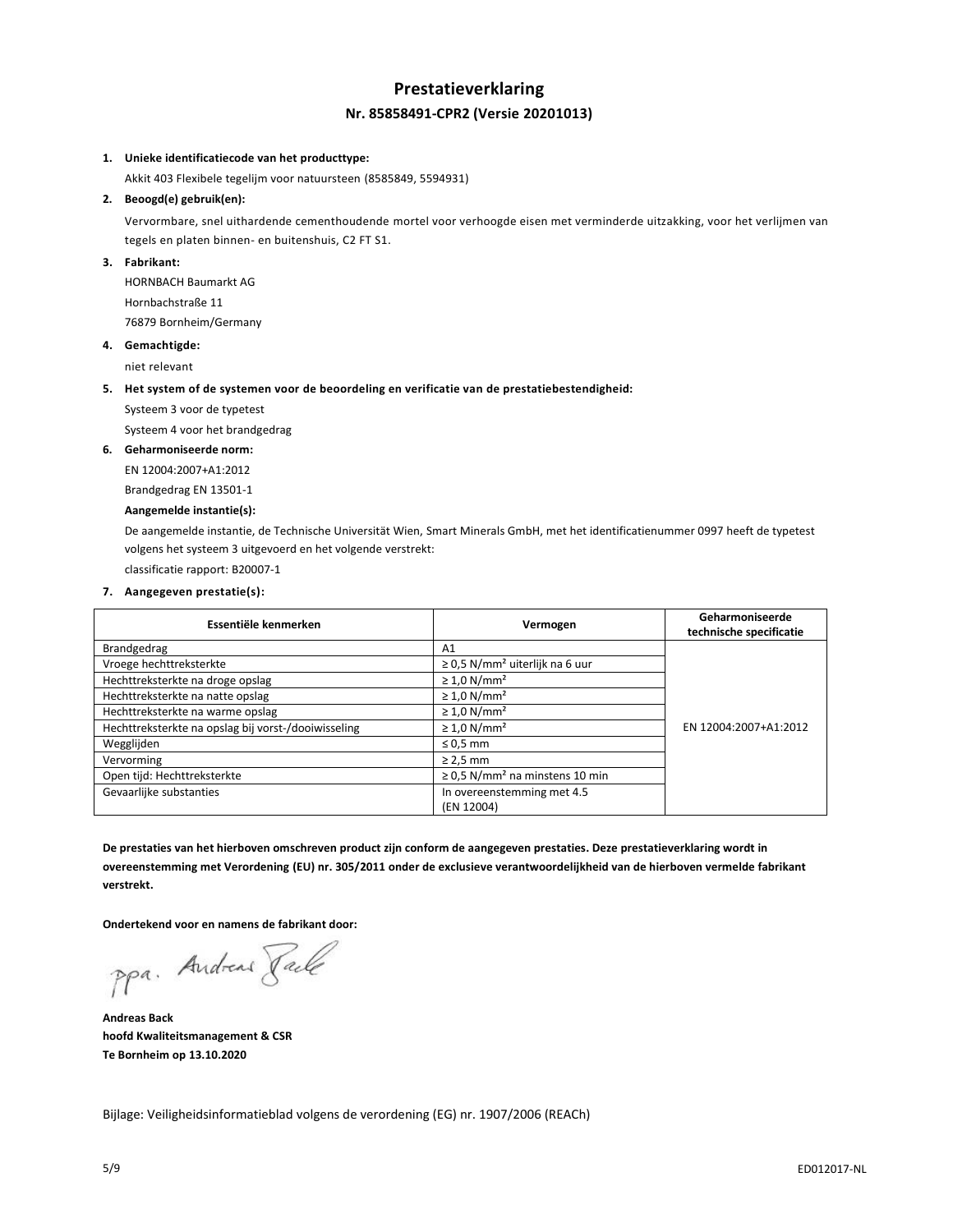# **Prestandadeklaration Nr 85858491-CPR2 (Version 20201013)**

## **1. Produkttypens unika identifikationskod:**

Akkit 403 Flexlim för natursten (8585849, 5594931)

## **2. Avsedd användning/avsedda användningar:**

Formbar snabbt härdande cementhaltigt murbruk för högre krav med mindre glidrisk för arbeten med golvplattor och kakel för inom- och utomhusbruk, C2 FT S1.

# **3. Tillverkare:**

HORNBACH Baumarkt AG Hornbachstraße 11 76879 Bornheim/Germany

#### **4. Tillverkarens representant:**

ej relevant

#### **5. System för bedömning och fortlöpande kontroll av prestanda:**

System 3 för typprovning

System 4 för förhållningssätt vid brand

#### **6. Harmoniserad standard:**

EN 12004:2007+A1:2012

Förhållningssätt vid brand EN 13501-1

# **Anmält/anmälda organ:**

Det officiella certifieringsorganet, Tekniska Universitetet i Wien, Smart Minerals GmbH, med ID-nummer 0997 har utfört typprovningen enligt system 3 och har utställt följande:

klassificeringsrapport: B20007-1

#### **7. Angiven prestanda:**

| Väsentliga kännetecken                                        | Prestanda                                       | <b>Harmoniserad teknisk</b><br>specifikation |
|---------------------------------------------------------------|-------------------------------------------------|----------------------------------------------|
| Förhållningssätt vid brand                                    | A <sub>1</sub>                                  |                                              |
| Tidig häftdraghållfasthet                                     | $\geq$ 0.5 N/mm <sup>2</sup> senast efter 6 h   |                                              |
| Häftdraghållfasthet efter torrlagring                         | $\geq 1.0$ N/mm <sup>2</sup>                    |                                              |
| Häftdraghållfasthet efter lagring i vatten                    | $\geq 1.0$ N/mm <sup>2</sup>                    |                                              |
| Häftdraghållfasthet efter varmlagring                         | $\geq 1.0$ N/mm <sup>2</sup>                    | EN 12004:2007+A1:2012                        |
| Häftdraghållfasthet efter lagring vid omväxlande frost och tö | $\geq 1.0$ N/mm <sup>2</sup>                    |                                              |
| glida av                                                      | $\leq 0.5$ mm                                   |                                              |
| Deformering                                                   | $\geq$ 2,5 mm                                   |                                              |
| Oppentid: Häftdraghållfasthet                                 | $\geq$ 0,5 N/mm <sup>2</sup> efter minst 10 min |                                              |
| Farliga substanser                                            | Överensstämmelse med 4.5 (EN 12004)             |                                              |

**Prestandan för ovanstående produkt överensstämmer med den angivna prestandan. Denna prestandadeklaration har utfärdats i enlighet med förordning (EU) nr 305/2011 på eget ansvar av den tillverkare som anges ovan.**

**Undertecknad på tillverkarens vägnar av:**

ppa. Andreas Facto

**Andreas Back ledare för kvalitetsmanagement & CSR Bornheim den 13.10.2020**

Bilaga: Säkerhetsdatablad enligt förordning (EG) nr 1907/2006 (REACh)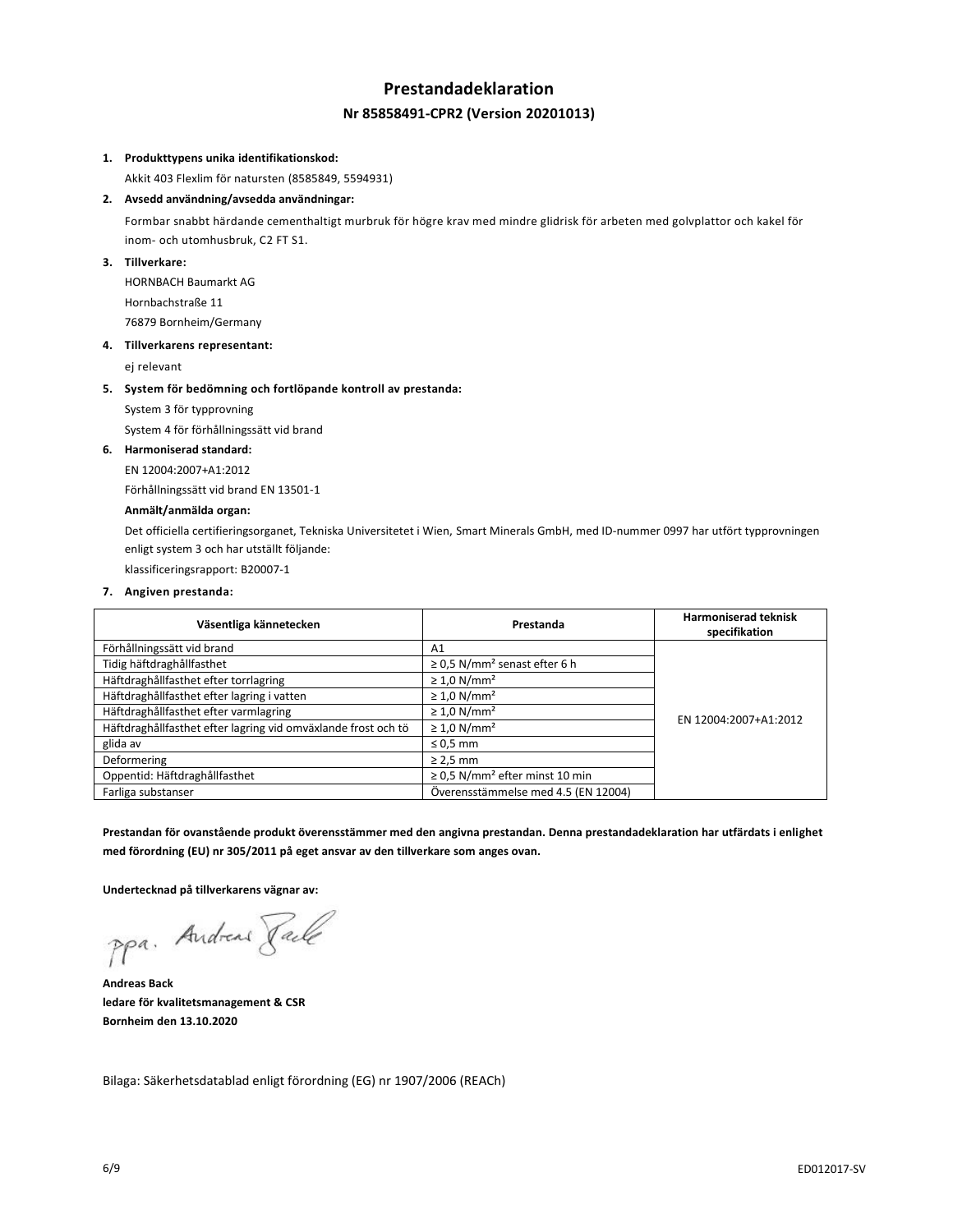# **Prohlášení o Vlastnostech č. 85858491-CPR2 (Verze 20201013)**

# **1. Jedinečný identifikační kód typu výrobku:**

Akkit 403 Lepicí malta Flex Natur (8585849, 5594931)

# **2. Zamýšlené/zamýšlená použití:**

Flexibilní rychletvrdnoucí malta s obsahem cementu pro zvýšené požadavky se sníženým skluzem pro práce s obklady a deskami ve vnitřních i venkovních prostorách, C2 FT S1.

# **3. Výrobce:**

HORNBACH Baumarkt AG Hornbachstraße 11 76879 Bornheim/Germany

# **4. Zplnomocněný zástupce:**

irelevantní

#### **5. Systém/systémy POSV:**

Systém 3 pro typovou zkoušku

Systém 4 pro požární vlastnosti

# **6. Harmonizovaná norma:**

EN 12004:2007+A1:2012

Požární vlastnosti EN 13501-1

# **Oznámený subjekt/oznámené subjekty:**

Notifikované místo, Technická univerzita Vídeň, Smart Minerals GmbH, s identifikačním číslem 0997 provedlo typovou zkoušku podle systému 3 a vystavilo následující:

klasifikační zpráva: B20007-1

# **7. Deklarovaná vlastnost/Deklarované vlastnosti:**

| Podstatné vlastnosti                                  | Výkon                                          | Harmonizovaná technická specifikace |
|-------------------------------------------------------|------------------------------------------------|-------------------------------------|
| Požární vlastnosti                                    | A1                                             |                                     |
| Přídržnost v čerstvém stavu                           | $\geq$ 0,5 N/mm <sup>2</sup> po nejpozději 6 h |                                     |
| Přídržnost po skladování v suchu                      | $\geq 1.0$ N/mm <sup>2</sup>                   |                                     |
| Přídržnost po skladování ve vodě                      | $\geq 1.0$ N/mm <sup>2</sup>                   |                                     |
| Přídržnost po skladování v teple                      | $\geq 1.0$ N/mm <sup>2</sup>                   | EN 12004:2007+A1:2012               |
| Přídržnost po skladování se zmrazováním/rozmrazováním | $\geq 1.0$ N/mm <sup>2</sup>                   |                                     |
| Sesouvání                                             | $\leq 0.5$ mm                                  |                                     |
| Deformace                                             | $\geq$ 2,5 mm                                  |                                     |
| Doba zpracovatelnosti: Přídržnost                     | $\geq$ 0.5 N/mm <sup>2</sup> po min. 10 min.   |                                     |
| Nebezpečné látky                                      | Shoda s 4.5 (EN 12004)                         |                                     |

**Vlastnosti výše uvedeného výrobku jsou ve shodě se souborem deklarovaných vlastností. Toto prohlášení o vlastnostech se v souladu s nařízením (EU) č. 305/2011 vydává na výhradní odpovědnost výrobce uvedeného výše.**

**Podepsáno za výrobce a jeho jménem:**

ppa. Andreas Face

**Andreas Back vedoucí oddělení kvality & CSR V Bornheim dne 13.10.2020**

Příloha: Bezpečnostní datový list podle vyhlášky (ES) č. 1907/2006 (REACh)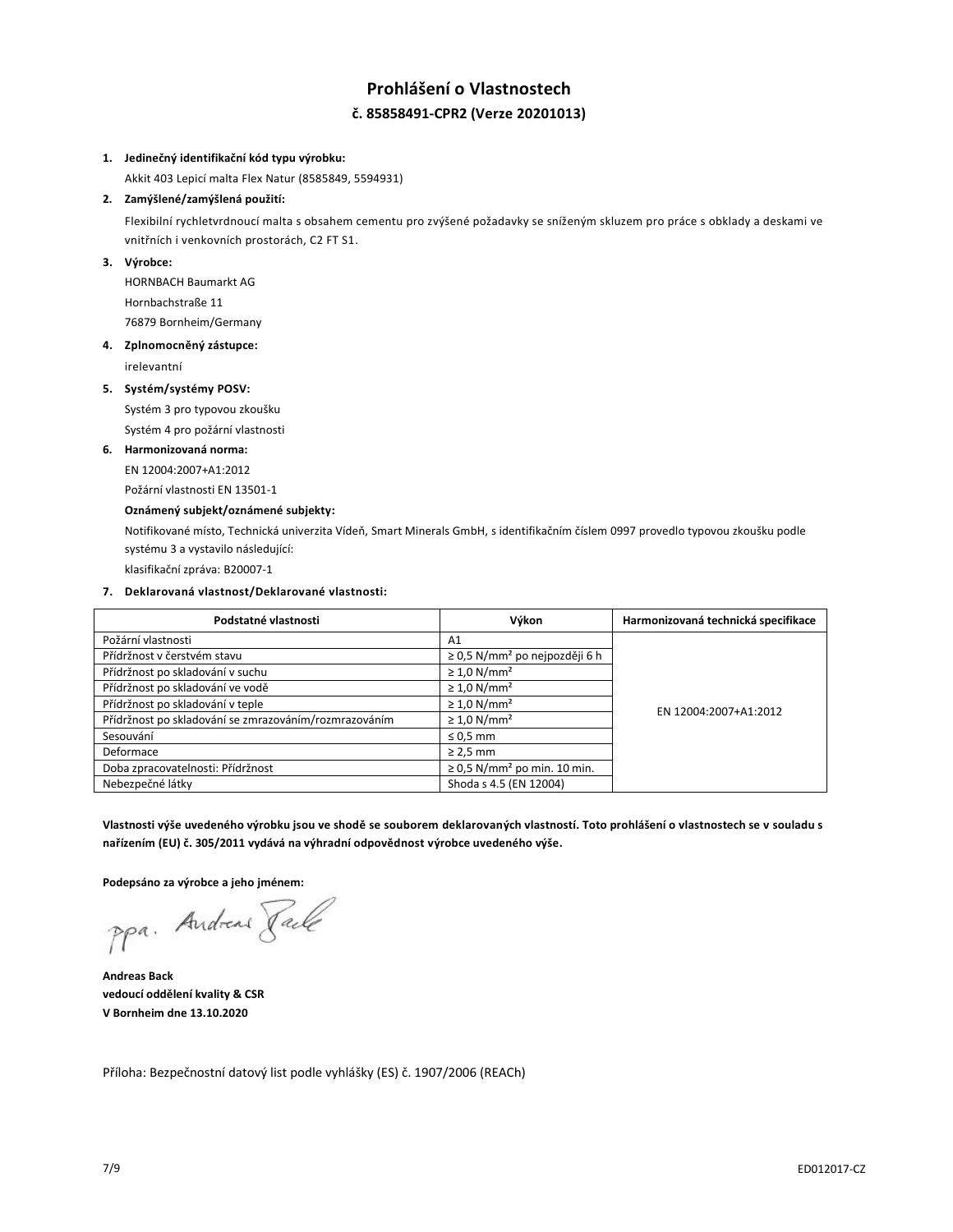# **Vyhlásenie o Parametroch č. 85858491-CPR2 (Verzia 20201013)**

### **1. Jedinečný identifikačný kód typu výrobku:**

Akkit 403 Pružné lepidlo na prírodný kameň (8585849, 5594931)

# **2. Zamýšľané použitie/použitia:**

Tvarovateľná rýchlo tvrdnúca malta s obsahom cementu pre zvýšené požiadavky so znížením šmýkaním na činnosti s dlaždicami a obkladačkami v interiéri a exteriéri, C2 FT S1.

# **3. Výrobca:**

HORNBACH Baumarkt AG Hornbachstraße 11 76879 Bornheim/Germany

#### **4. Splnomocnený zástupca:**

irelevantný

#### **5. Systém(-y) posudzovania a overovania nemennosti parametrov:**

Systém 3 na skúšku typu

Systém 4 pre správanie sa pri požiari

#### **6. Harmonizovaná norma:**

EN 12004:2007+A1:2012

Správanie sa pri požiari EN 13501-1

# **Notifikovaný(-é) subjekt(-y):**

Notifikačné miesto, Technická univerzita Viedeň, Smart Minerals GmbH, s identifikačným číslom 0997 skúšku typu podľa systému 3 a vydalo nasledovné:

klasifikačná správa: B20007-1

#### **7. Deklarované parametre:**

| Podstatné znaky                                      | Výkon                                         | Harmonizované technické<br>špecifikácie |
|------------------------------------------------------|-----------------------------------------------|-----------------------------------------|
| Správanie sa pri požiari                             | A1                                            |                                         |
| Skorá odolnosť proti priľnutiu                       | $\geq$ 0,5 N/mm <sup>2</sup> po najneskôr 6 h |                                         |
| Priľnavosť vrstiev po uskladnení na suchom mieste    | $\geq 1.0$ N/mm <sup>2</sup>                  |                                         |
| Priľnavosť vrstiev po uskladnení vo vode             | $\geq 1.0$ N/mm <sup>2</sup>                  |                                         |
| Priľnavosť vrstiev po uskladnení v teple             | $\geq 1.0$ N/mm <sup>2</sup>                  | EN 12004:2007+A1:2012                   |
| Priľnavosť vrstiev po uskladnení pri zmene mráz/rosa | $\geq 1.0$ N/mm <sup>2</sup>                  |                                         |
| Sklznutie                                            | $\leq 0.5$ mm                                 |                                         |
| Deformácia                                           | $\geq$ 2,5 mm                                 |                                         |
| Otvorená doba: Priľnavosť vrstiev                    | $\geq$ 0.5 N/mm <sup>2</sup> po min. 10 min   |                                         |
| Nebezpečné látky                                     | Zhoda so 4.5 (EN 12004)                       |                                         |

**Uvedené parametre výrobku sú v zhode so súborom deklarovaných parametrov. Toto vyhlásenie o parametroch sa v súlade s nariadením (EU) č. 305/2011 vydáva na výhradnú zodpovednosť uvedeného výrobcu.**

**Podpísal(-a) za a v mene výrobcu:**

ppa. Andreas Taile

**Andreas Back vedúci manažmentu kvality & CSR V Bornheim dňa 13.10.2020**

Príloha: Bezpečnostný dátový list podľa vyhlášky (EÚ) č. 1907/2006 (REACh)